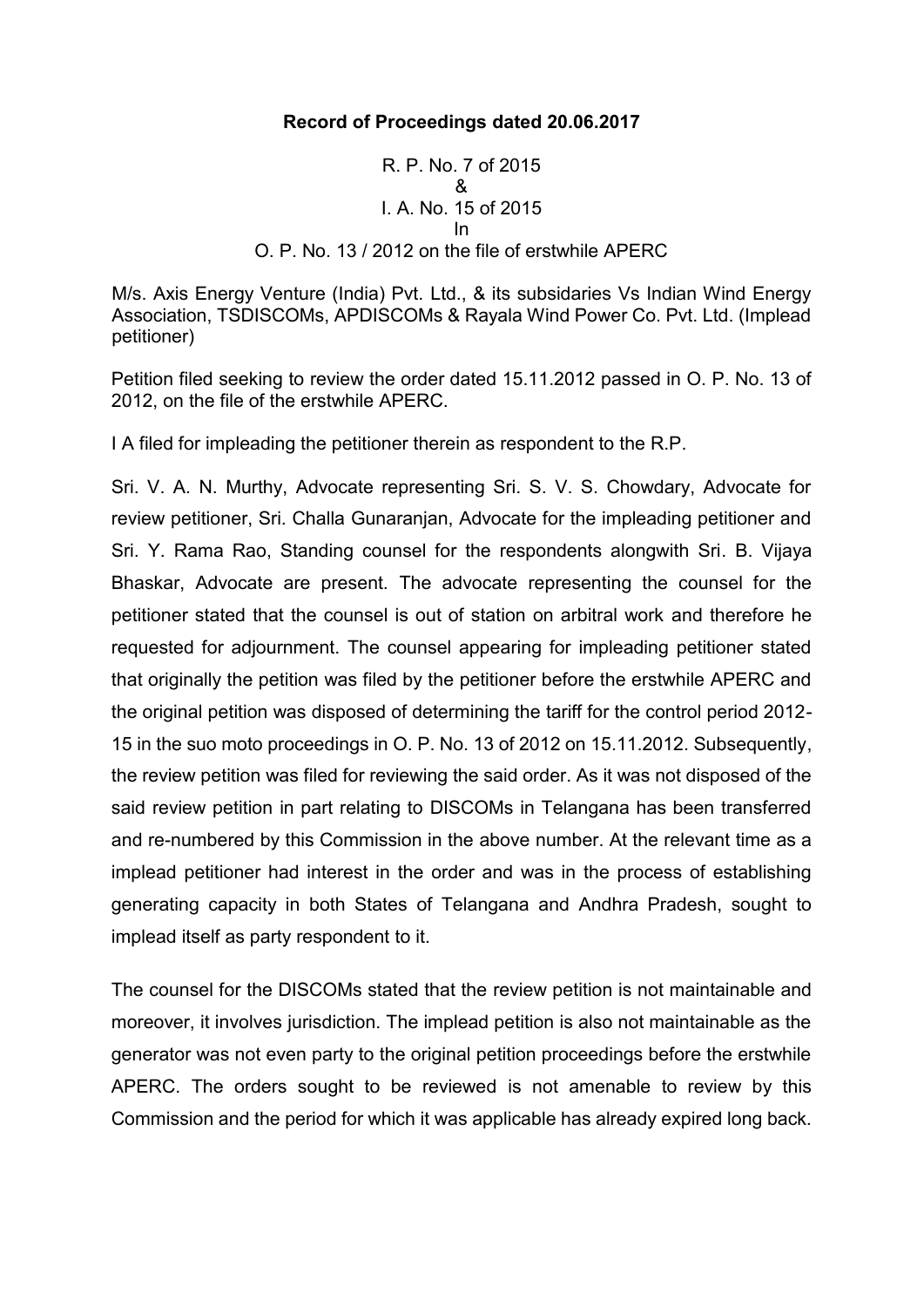The Commission observed that the petition is involving jurisdiction as well as the Commission is awaiting wind policy from the government, therefore, it cannot be proceeded with. Accordingly, the same is adjourned without any date.

Sd/- Sd/- Member Chairman

## R. P. No. 1 of 2016 in O. P. No. 11 of 2015

M/s. SLT Power & Infrastructure Projects Pvt. Ltd. Vs. GoTS Energy Department, TSTRANSCO, TSSPDCL & NEDCAP

Petition filed seeking for reviewing the order dated 27.01.2016 passed in O. P. No. 11 of 2015.

There is no representation for the review petitioner. Sri. Y. Rama Rao, Standing counsel for the respondent alongwith Sri. B. Vijaya Bhaskar is present. In the absence of the review petitioner, the matter is adjourned without any date.

> Sd/- Sd/- Member Chairman

> > R. P. No. 3 of 2016 in O. P. Nos. 6 & 7 of 2016

M/s. Binjusaria Ispath (P) Ltd. Vs. TSDISCOMs

Petition filed seeking to review the order dated 23.06.2016 passed in O. P. Nos. 6 & 7 of 2016.

Sri. N. Vinesh Raj, Advocate for the review petitioner and Sri. Y. Rama Rao, Standing counsel for the respondent alongwith Sri. B. Vijaya Bhaskar are present. The counsel for the petitioner sought review of the order determining cross subsidy surcharge for the year 2016-17 in O. P. Nos. 6 and 7 of 2016. It is his case that the DISCOMs sought determination based on the earlier policy of the Government of India and the policy changes were not acceded to, however, the revised formula was used for determination. In doing so, the surcharge resulted in a rate exceeding 20% of the applicable tariff for that category of consumers contrary to the National Tariff Policy (NTP). He also stated that the DISCOMs sought to interpret the alphabet 'T' in the formula to include demand charges, energy charges and customer charges. Assuming the same is accepted, even then, the surcharge determined by the Commission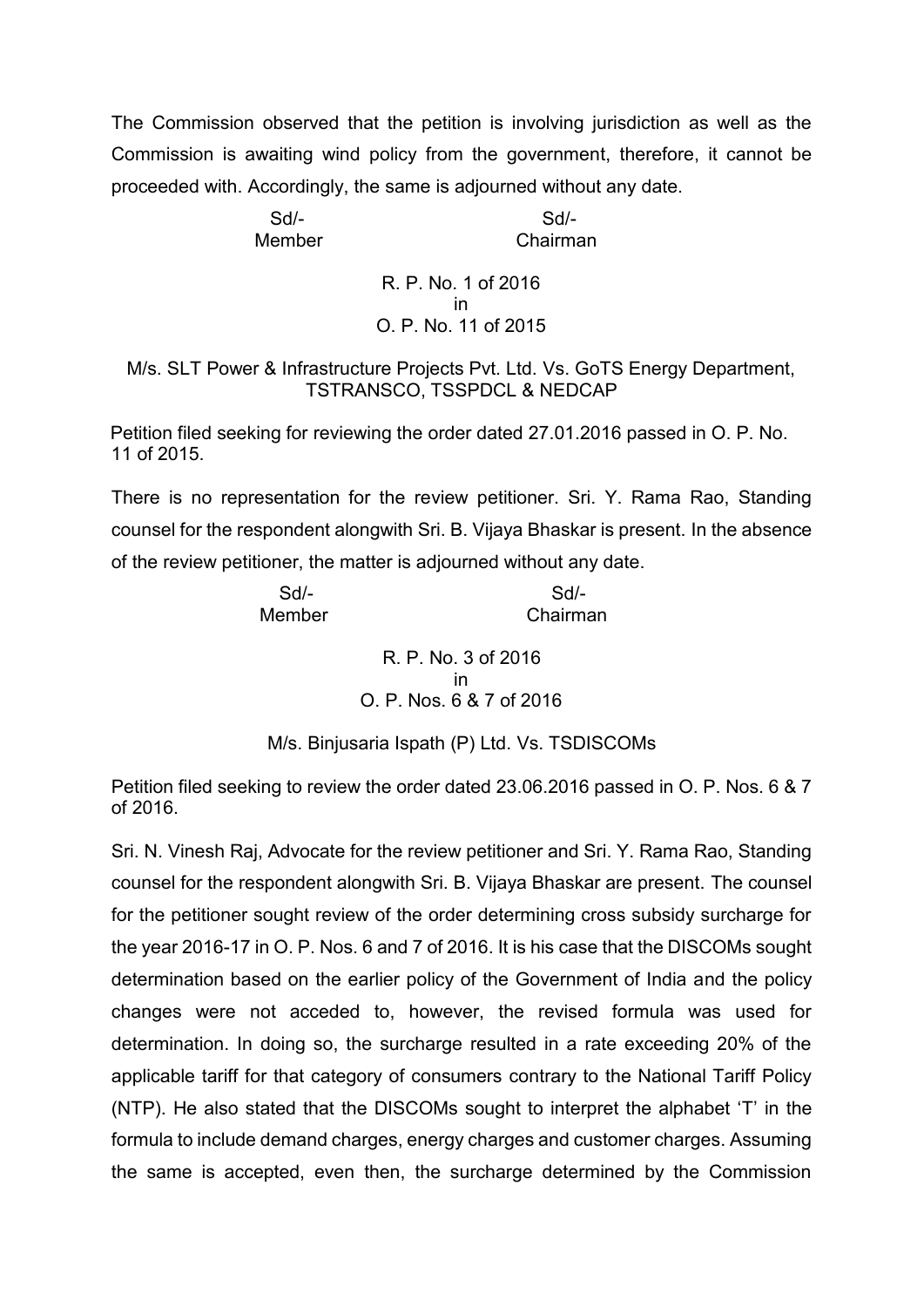exceeds 20% of the total tariff contrary to the provisions in the NTP of the Government of India.

The Counsel for the respondents stated that the determination is as per the NTP and the Commission had also adopted the formula given in the said policy. In respect of the formula, Meghalaya Commission has adopted and determined cross subsidy surcharge, which was upheld by the Hon'ble ATE on appeal. Therefore, there are no grounds for reviewing the order passed by the Commission.

The Commission having heard the submissions of the parties to the petition directed the counsel for the respondents to file his written submissions. The review petition is reserved for orders.

Sd/- Sd/- Member Chairman

> R. P. No. 4 of 2016 in O. P. Nos. 6 & 7 of 2016

M/s. Anand Ispath Udyog Vs. TSDISCOMs

Petition filed seeking to review the order dated 23.06.2016 passed in O. P. Nos. 6 & 7 of 2016.

Sri. N. Vinesh Raj, Advocate for the review petitioner and Sri. Y. Rama Rao, Standing counsel for the respondent alongwith Sri. B. Vijaya Bhaskar are present. The counsel for the petitioner sought review of the order determining cross subsidy surcharge for the year 2016-17 in O. P. Nos. 6 and 7 of 2016. It is his case that the DISCOMs sought determination based on the earlier policy of the Government of India and the policy changes were not acceded to, however, the revised formula was used for determination. In doing so, the surcharge resulted in a rate exceeding 20% of the applicable tariff for that category of consumers contrary to the NTP. He also stated that the DISCOMs sought to interpret the alphabet 'T' in the formula to include demand charges, energy charges and customer charges. Assuming the same is accepted, even then, the surcharge determined by the Commission exceeds 20% of the total tariff contrary to the provisions in the NTP of the Government of India.

The Counsel for the respondents stated that the determination is as per the NTP and the Commission had also adopted the formula given in the said policy. In respect of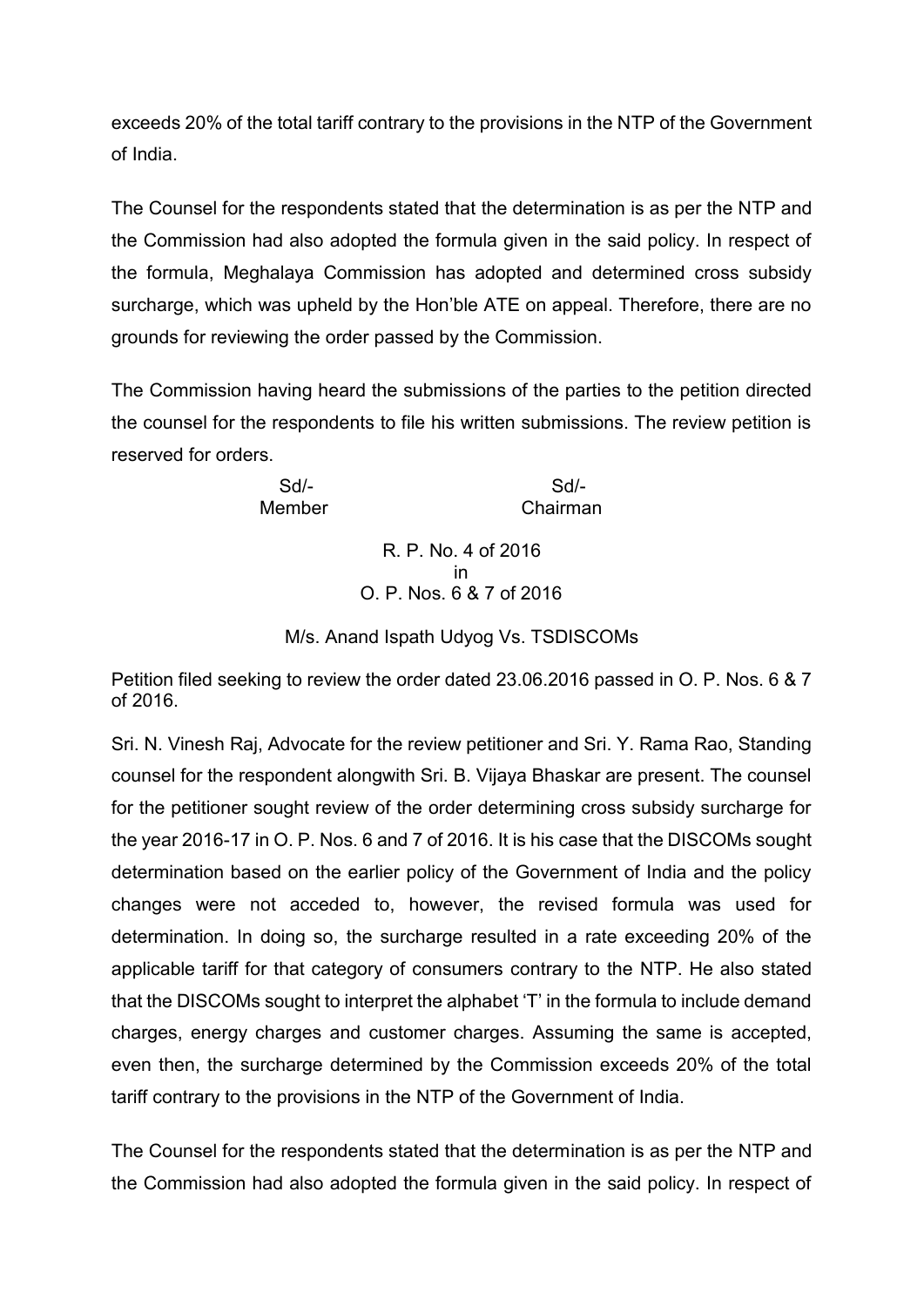the formula, Meghalaya Commission has adopted and determined cross subsidy surcharge, which was upheld by the Hon'ble ATE on appeal. Therefore, there are no grounds for reviewing the order passed by the Commission.

The Commission having heard the submissions of the parties to the petition directed the counsel for the respondents to file his written submissions. The review petition is reserved for orders.

| Sd/-   | $Sd/-$              |  |
|--------|---------------------|--|
| Member | Chairman            |  |
|        | R. P. No. 5 of 2016 |  |

in O. P. Nos. 6 & 7 of 2016

M/s. Sugna Metals Limited Vs. TSDISCOMs

Petition filed seeking to review the order dated 23.06.2016 passed in O. P. Nos. 6 & 7 of 2016.

Sri. N. Vinesh Raj, Advocate for the review petitioner and Sri. Y. Rama Rao, Standing counsel for the respondent alongwith Sri. B. Vijaya Bhaskar are present. The counsel for the petitioner sought review of the order determining cross subsidy surcharge for the year 2016-17 in O. P. Nos. 6 and 7 of 2016. It is his case that the DISCOMs sought determination based on the earlier policy of the Government of India and the policy changes were not acceded to, however, the revised formula was used for determination. In doing so, the surcharge resulted in a rate exceeding 20% of the applicable tariff for that category of consumers contrary to the NTP. He also stated that the DISCOMs sought to interpret the alphabet 'T' in the formula to include demand charges, energy charges and customer charges. Assuming the same is accepted, even then, the surcharge determined by the Commission exceeds 20% of the total tariff contrary to the provisions in the NTP of the Government of India.

The Counsel for the respondents stated that the determination is as per the NTP and the Commission had also adopted the formula given in the said policy. In respect of the formula, Meghalaya Commission has adopted and determined cross subsidy surcharge, which was upheld by the Hon'ble ATE on appeal. Therefore, there are no grounds for reviewing the order passed by the Commission.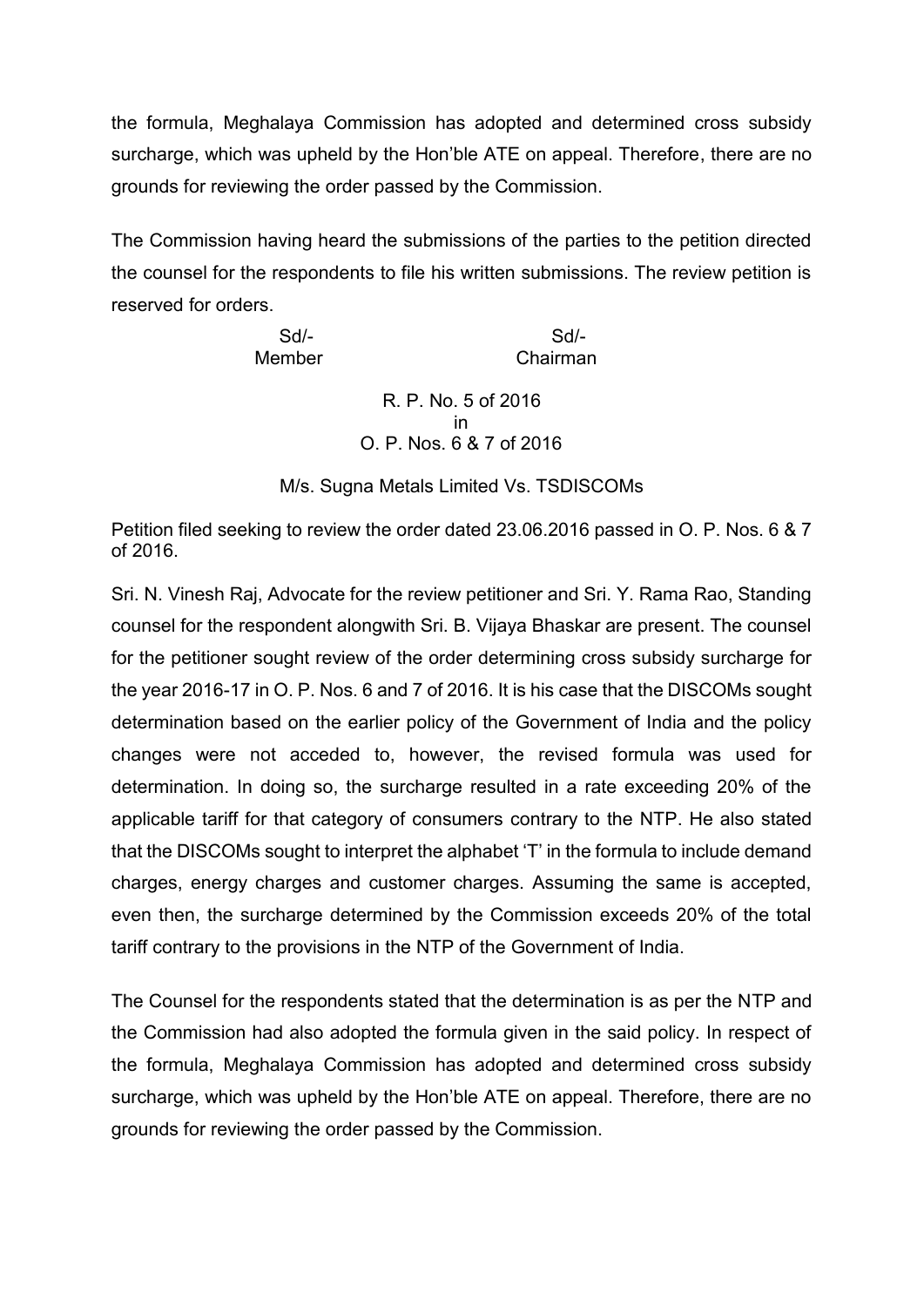The Commission having heard the submissions of the parties to the petition directed the counsel for the respondents to file his written submissions. The review petition is reserved for orders.

Sd/- Sd/- Member Chairman

> R. P. No. 6 of 2016 in O. P. Nos. 6 & 7 of 2016

M/s. Salasaar Iron and Steel (P) Ltd. Vs. TSDISCOMs

Petition filed seeking to review the order dated 23.06.2016 passed in O. P. Nos. 6 & 7 of 2016.

Sri. N. Vinesh Raj, Advocate for the review petitioner and Sri. Y. Rama Rao, Standing counsel for the respondent alongwith Sri. B. Vijaya Bhaskar are present. The counsel for the petitioner sought review of the order determining cross subsidy surcharge for the year 2016-17 in O. P. Nos. 6 and 7 of 2016. It is his case that the DISCOMs sought determination based on the earlier policy of the Government of India and the policy changes were not acceded to, however, the revised formula was used for determination. In doing so, the surcharge resulted in a rate exceeding 20% of the applicable tariff for that category of consumers contrary to the NTP. He also stated that the DISCOMs sought to interpret the alphabet 'T' in the formula to include demand charges, energy charges and customer charges. Assuming the same is accepted, even then, the surcharge determined by the Commission exceeds 20% of the total tariff contrary to the provisions in the NTP of the Government of India.

The Counsel for the respondents stated that the determination is as per the NTP and the Commission had also adopted the formula given in the said policy. In respect of the formula, Meghalaya Commission has adopted and determined cross subsidy surcharge, which was upheld by the Hon'ble ATE on appeal. Therefore, there are no grounds for reviewing the order passed by the Commission.

The Commission having heard the submissions of the parties to the petition directed the counsel for the respondents to file his written submissions. The review petition is reserved for orders.

Sd/- Sd/- Member Chairman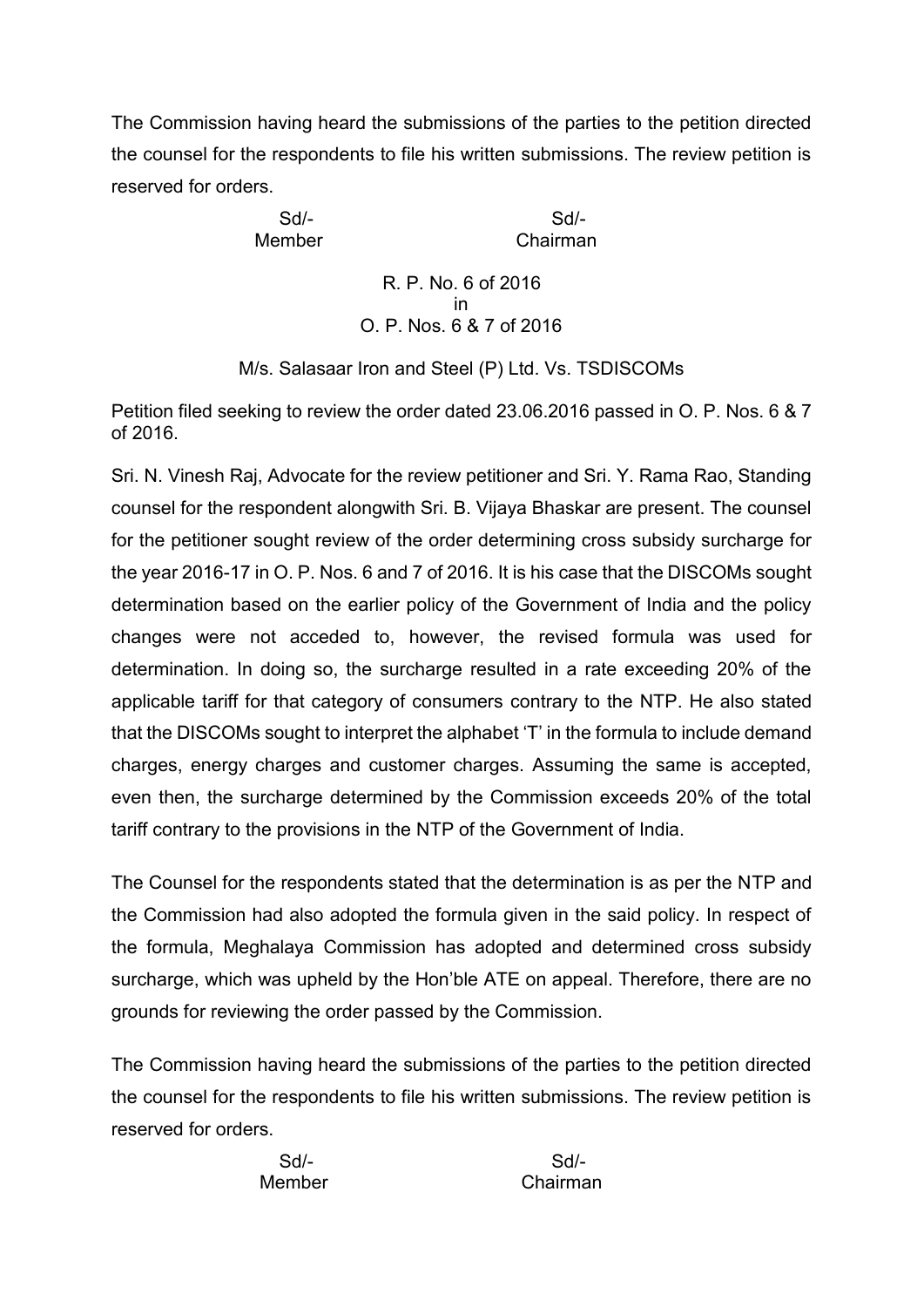R. P. (SR) No. 40 of 2016 in I. A. No. 2 of 2016 in O. P. No. 10 of 2015

M/s. Sundew Properties Ltd. Vs. TSSPDCL

Petition filed seeking to review the order dated 04.08.2016 passed in I. A. No. 2 of 2016 in O. P. No. 10 of 2015.

Sri. P. Sri Ram, Advocate for the review petitioner and Sri. Y. Rama Rao, Standing counsel for the respondent alongwith Sri. B. Vijaya Bhaskar, Advocate are present. The counsel for the petitioner stated that the review petition is filed for reviewing the order dated 04.08.2016 in I. A. No. 2 of 2016. The review petitioner has already filed appeal against the order of the Commission in the origin petition and the same is pending consideration before the Hon'ble ATE. Therefore, he requested for adjournment of the present petition. The standing counsel for DISCOMs, while confirming the filing of appeal in Appeal No. 3 of 2017, stated that the petitioner cannot pursue two remedies at a time and that too in respect of same case.

The Commission is of the view that since the appeal is pending the matter cannot be proceeded with and therefore adjourned the matter without any date.

> Sd/- Sd/- Member Chairman R. P.(SR) No. 59 of 2016 in O. P. No. 94 of 2015

TSSPDCL & its CGM Vs. M/s. MLR Industries Pvt. Ltd.

Petition filed seeking to review the order dated 04.08.2016 passed in O. P. No. 94 of 2015 U/s. 94 (1) (f) of Electricity Act, 2003.

Sri. Y. Rama Rao, Standing counsel for the review petitioners alongwith Sri. B. Vijaya Bhaskar, Advocate and Sri. M. Mohan Rao, Advocate for the respondent are present. The standing counsel for the DISCOM stated that there were errors that have crept in to the order contrary to the record available on file and one aspect of the case that is agreement was required to be framed by the Commission under its regulatory power. It is his case that the necessary respondent SLDC has not been made party to the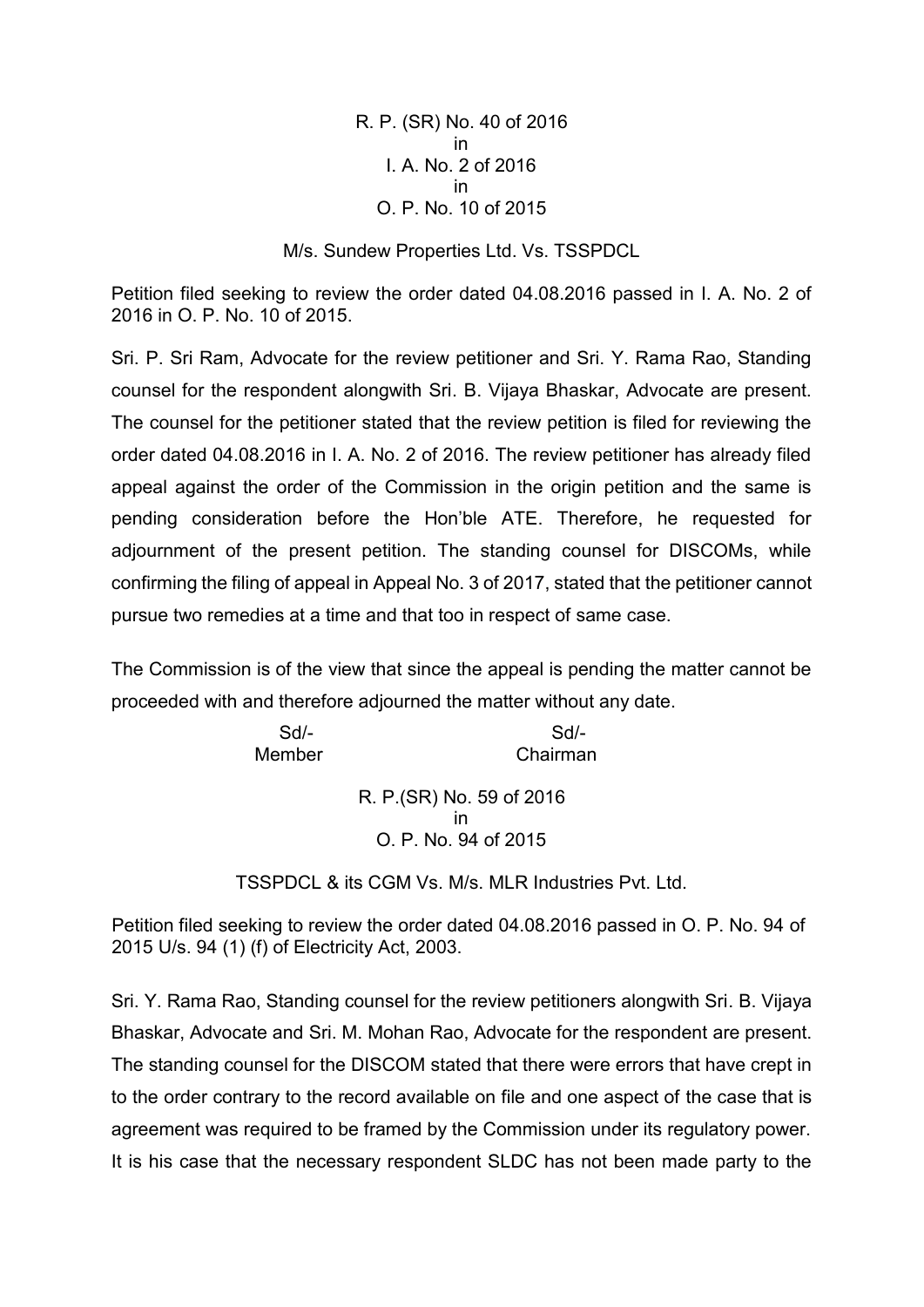original proceedings and that fact has been stated in the counter-affidavit also. However, it escaped the attention of the Commission. It is also his case that much prior to the filing of the petition, the original petitioner was put to terms including obtaining clearance from the SLDC, which has not been complied with and which was required to be considered by the Commission.

The counsel for the original petitioner sought to deny that there are errors in the order passed by the Commission and that the power generated by the original petitioner has already been drawn and enjoyed by the DISCOM. At this stage, it is not fair on the part of the licensee to take benefit and also deny reasonable return to the generator. It is the case of the counsel for the petitioner that the generator itself came forward to enter in to any agreement as may be decided by the licensee and that too gave it in writing. The counsel for the original petitioner pointed out that the order has not been complied with eventhough ten months have passed by.

The Commission pointed out the DISCOM instead of providing banking has enriched itself from the power pumped into the grid by the generator. Eventhough, the SLDC may be required to certify, it is ultimately the licensee, which has to provide banking. Nothing stopped the licensee from entering into an agreement with the generator at earlier point of time, which was in any case subject to regulatory scrutiny. Now the Commission has also issued necessary regulation in this regard. There is no reply from the counsel from the respondent except accepting the observation of the Commission.

Having heard the arguments of the counsel for the parties, both the counsels are directed to file written arguments within a period of one week by providing a copy to the other side. The matter is reserved for orders.

> Sd/- Sd/- Member Chairman

## O. P. No. 8 of 2017

M/s. Shree Cement Limited Vs. TSSPDCL, Vedanta Limited & Bharat Aluminium Company Limited

Petition filed seeking to recover the amounts due from the respondents towards sale of power on short term basis U/s. 86 (1) (f) of Electricity Act, 2003.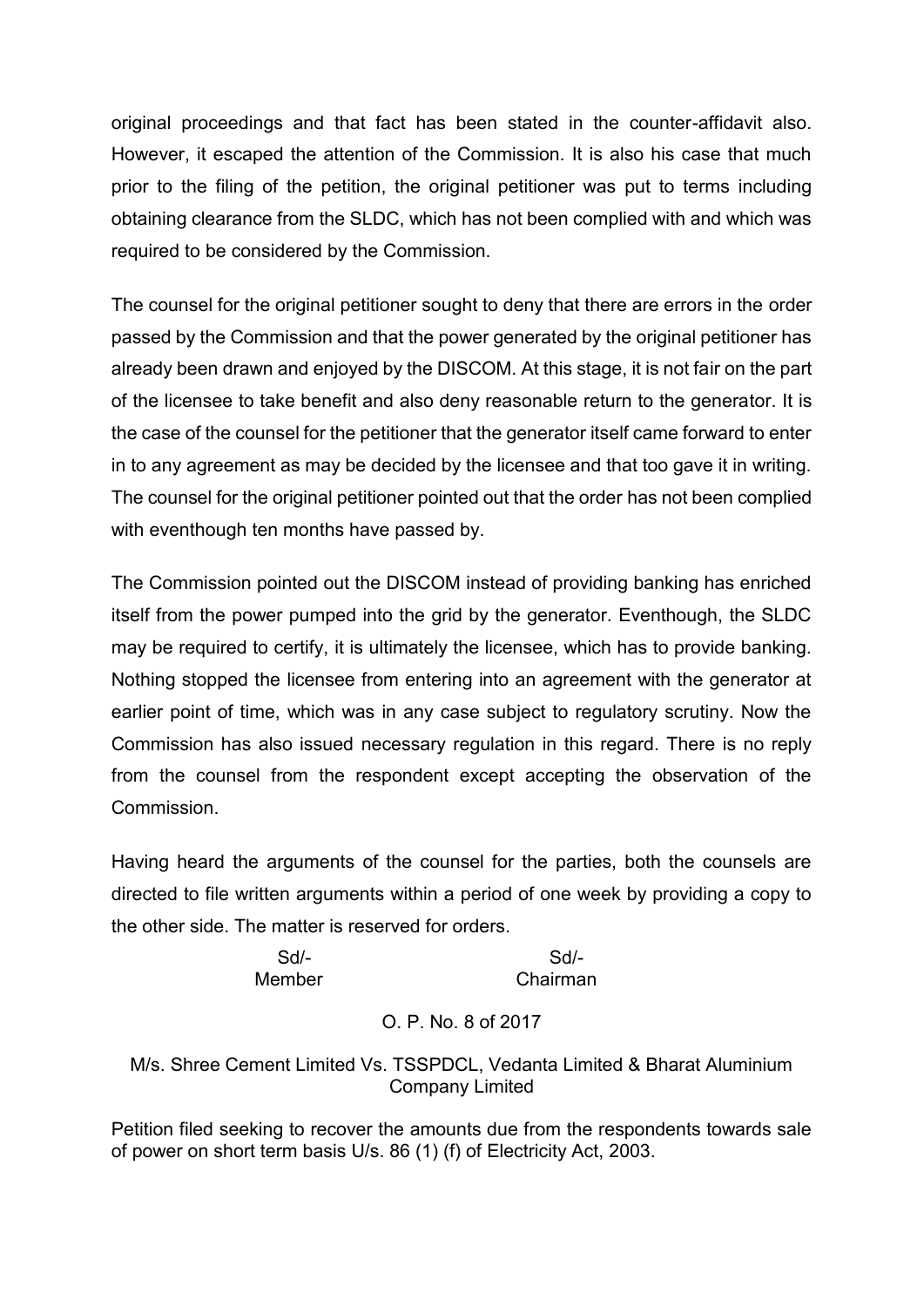Sri. M. Abhinay Reddy, Advocate representing Sri. P. Vikram, Advocate for the petitioner and Sri. Y. Rama Rao, Standing Counsel for the respondent alongwith Sri. B. Vijay Bhaskar, Advocate are present. The advocate representing the counsel for the petitioner stated that the matter is relating to the recovery of amounts due for the power supplied on short term basis. The counsel for the respondent stated that the matter is coming up for the first time and that therefore, he needs time to file counter affidavit.

The Commission, considering the request of the standing counsel for the respondent, granted adjournment of the matter, however, without any date.

Sd/- Sd/- Member Chairman

O. P. No. 10 of 2017

M/s. Arhyama Solar Power Pvt. Ltd., Vs. TSSPDCL

Petition filed seeking questioning the action of the respondent in not implementing provisions of regulations / orders issued by the Commission in respect of Balancing and Settlement Code of 2006.

Sri. G. Ranadheer, Manager of the petitioner alongwith Sri. N. K. K. Venkat, Consultant of the petitioner and Sri. Y. Rama Rao, Standing Counsel for the respondent alongwith Sri. B. Vijay Bhaskar, Advocate are present. Sri. Venkat stated that he is a consultant and has been engaged by the company to represent the petition. It is stated that the consumer availing supply from the generator is mulcted with additional charges relating to time of the day and also not reducing tariff for off peak period. The time of the day tariff is applicable to power drawn from the DISCOM and not for the supply availed under open access. The generator is already paying the said charges including network charges.

The counsel for the respondent stated that he is not ready with the matter and the same may be adjourned as necessary counter-affidavit is also required to be filed.

The Commission sought to know as to how the petitioner is aggrieved by the action of the licensee, when the end consumer is burdened with the charges, who should be before the Commission. It is the reply of the consultant that the amounts are being adjusted from the bill payable to the generator. The consultant sought to rely on clause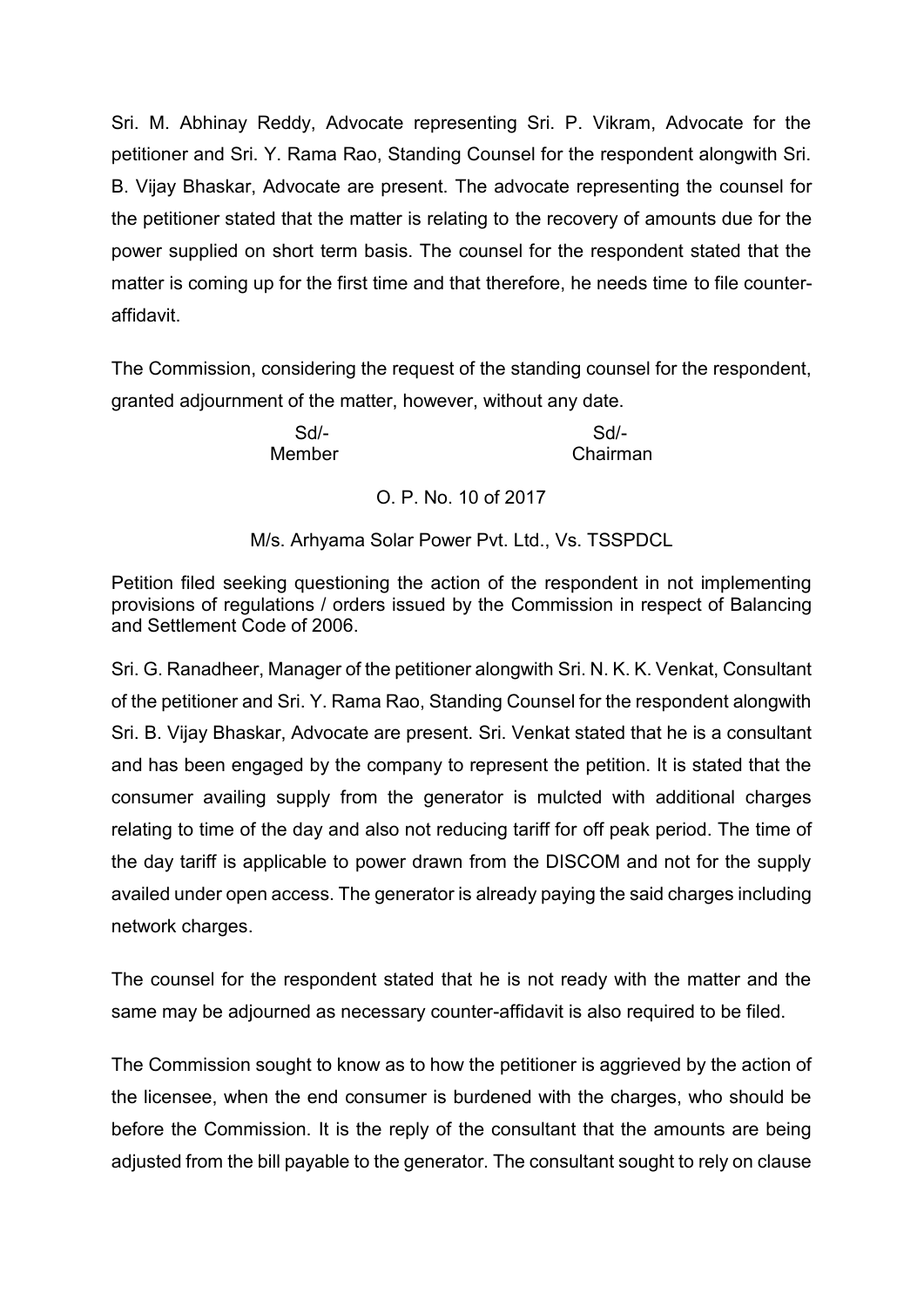10.5 of Regulation No. 2 of 2006 and clause 8.3 also. At this stage, the Commission required the petitioner to place the agreement that it has entered with its consumer for supplying power.

In view of the request of the standing counsel for the respondent, the matter is adjourned without any date.

| $Sd$ - | $Sd$ -   |
|--------|----------|
| Member | Chairman |

O. P. No. 11 of 2017

M/s. Sugna Metals Limited Vs. Officers of TSSPDCL

Petition filed seeking to punish the officers of the TSSPDCL for not implementing the orders of the Commission passed in O. P. No. 92 of 2015.

Sri. N. Vinesh Raj, Advocate for the review petitioner and Sri. Y. Rama Rao, Standing counsel for the respondent alongwith Sri. B. Vijaya Bhaskar are present. The counsel for the petitioner stated that the Commission passed orders in favour of the petitioner on 20.01.2016 and the orders have to be implemented by 03.02.2016. The licensee implemented the order on 02.08.2016. Under section 142 of the Act, 2003, the licensee is liable for punishment and therefore, petitioner has filed the present petition to punish the officers of the licensee and to recover penal charges from the date of the order to be implemented till it is finally implemented and also penalty for not paying the fine imposed by the Commission upto the filing of the petitioner and further.

The counsel for the respondent stated that there is a delay in complying the order of the Commission but it has been complied with after a period of four months, however, the petitioner cannot seek penalty over fine also that is running into lakhs of rupees. He also stated that the licensee is filing counter-affidavit today.

The Commission, at the request of the parties, adjourned the hearing without any date.

Sd/- Sd/- Member Chairman

O. P. No. 20 of 2016 & I. A. No. 13 of 2016

M/s. Sugna Metals Limited Vs. Officer's of TSSPDCL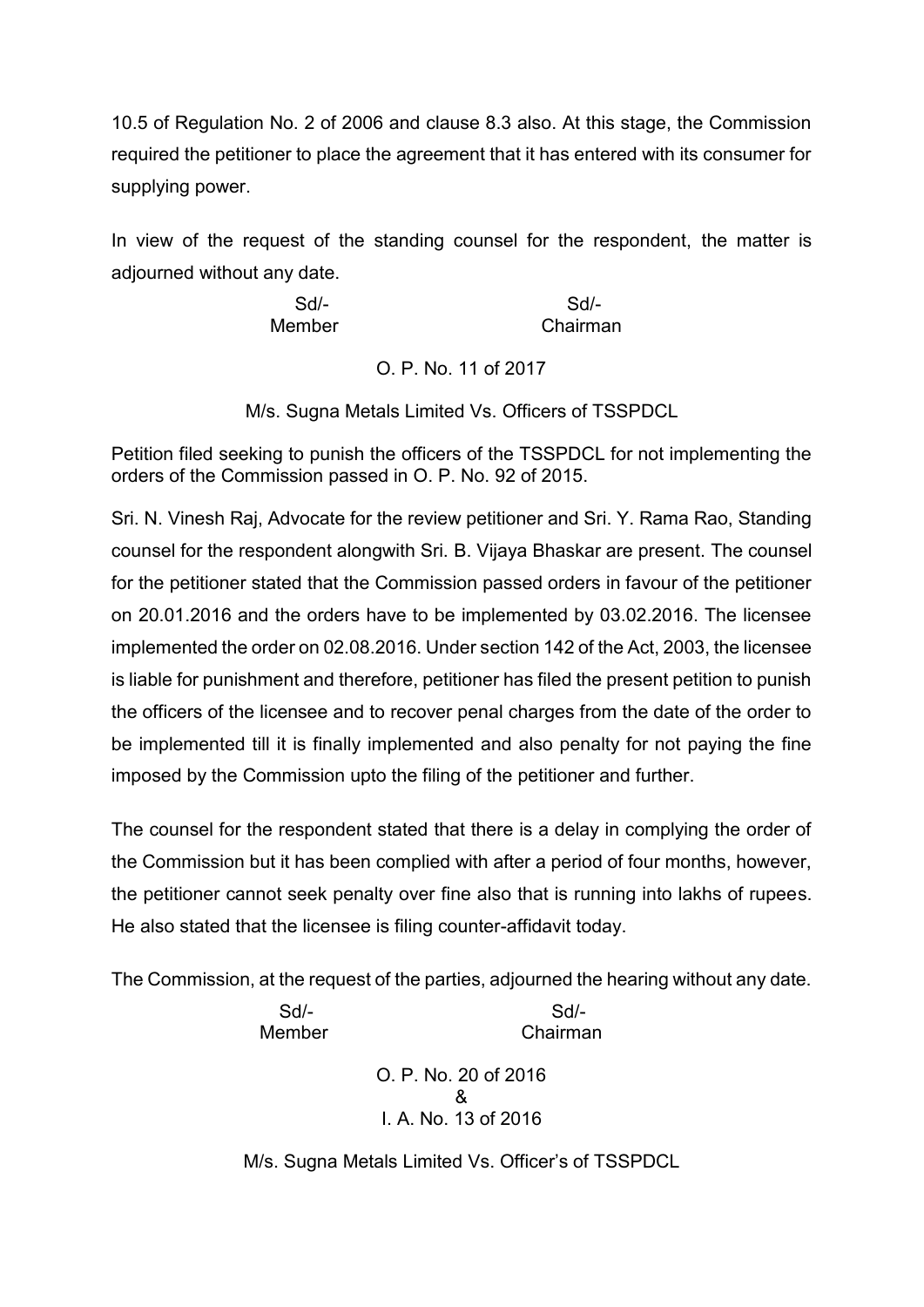Petition filed seeking to question the action of DISCOM in not implementing the order of the CGRF and to punish the licensee under Sec. 142 of the Electricity Act, 2003.

I. A. filed seeking for interim orders not to disconnect the power supply pending disposal of the original petition.

Sri. N. Vinesh Raj, Advocate for the review petitioner and Sri. Y. Rama Rao, Standing counsel for the respondent alongwith Sri. B. Vijaya Bhaskar are present. The counsel for the petitioner stated that the petition is filed for punishing the officers of the licensee in not implementing the order of the CGRF. The counsel for the respondents stated that he needs further time for implementation of the said order and for filing counter affidavit. He reiterated the contention that in the event of orders of CGRF and Ombudsman being arbitrary, without application of mind or absurd, then the licensees have no remedy to appeal and there is no appellate forum provision, which is, otherwise, given to the consumer.

Since the counsel for the petitioner is insisting on implementation of the orders of the CGRF, as the respondents need more time to reply to the present petition and also comply with the said orders, the matter is adjourned without any date. However, it is made clear to the counsel for the respondents that the respondents should report about the action taken for complying with the orders of the CGRF by the next date of hearing.

| $Sd$ - | Sd/-     |
|--------|----------|
| Member | Chairman |

## O. P. No. 27 of 2016

M/s. Sugna Metals Limited Vs. Officer's of TSSPDCL

Petition filed seeking to question the action of DISCOM in not implementing the order of the CGRF and to punish the licensee under Sec. 142 of the Electricity Act, 2003.

Sri. N. Vinesh Raj, Advocate for the review petitioner and Sri. Y. Rama Rao, Standing counsel for the respondent alongwith Sri. B. Vijaya Bhaskar are present. The counsel for the petitioner stated that the petition is filed for punishing the officers of the licensee in not implementing the order of the CGRF. The counsel for the respondents stated that he needs further time for implementation of the said order of CGRF and Ombudsman and for filing counter-affidavit. He reiterated the contention that in the event of orders being arbitrary, without application of mind or absurd, then the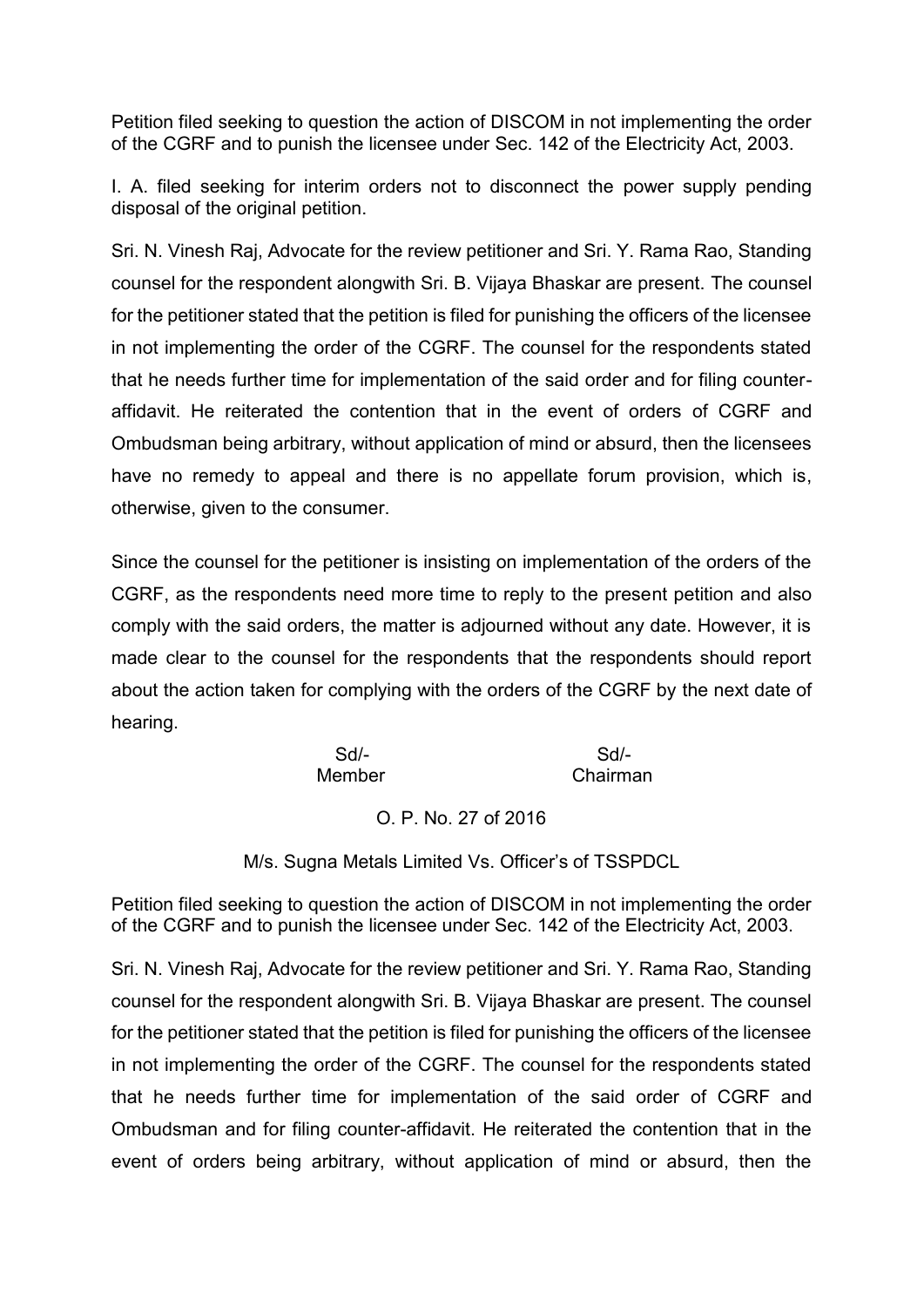licensees have no remedy to appeal and there is no appellate forum provision, which is, otherwise, given to the consumer.

Since the counsel for the petitioner is insisting on implementation of the orders of the CGRF, as the respondents need more time to reply to the present petition and also comply with the said orders, the matter is adjourned without any date. However, it is made clear to the counsel for the respondents that the respondents should report about the action taken for complying with the orders of the CGRF by the next date of hearing.

> Sd/- Sd/- Member Chairman O. P. No. 6 of 2017 & I. A. No. 21 of 2017

M/s. Mytrah Vayu (Godavari) Pvt. Ltd. Vs. TSSPDCL & TSTRANSCO

Petition filed seeking to amend the PPA concerning evacuation and metering arrangements.

I. A. filed seeking for directions to the respondents to release the withheld payments to the tune of Rs. 21.75 crores immediately and to pay the monthly power purchase bills regularly.

Sri. Challa Gunaranjan, Advocate for the petitioner and Sri. Y. Rama Rao, Standing counsel for the respondent alongwith Sri. B. Vijaya Bhaskar are present. The counsel for the petitioner stated that the matter was adjourned on the earlier occasion at the behest of the counsel for the respondent, who sought to report to the Commission with regard to the time that is required for installing meters at the choice of the place identified by the licensee. He also stated that pending adjudication with regard to location of meters in the main petition, the Commission may direct the licensee to release the payments due towards power supplied for the period January, 2017 to April, 2017. He sought to rely on the arguments made in the earlier date of hearing.

The counsel for the respondent sought further time with regard to clarifying the time required for shifting of the meters as there are several administrative procedures, which need to be followed between transmission and distribution licensees. It is also imperative on the respondents to undertake the shifting of the meters in accordance with the agreement as per directions of the Commission and regulations in vogue. He